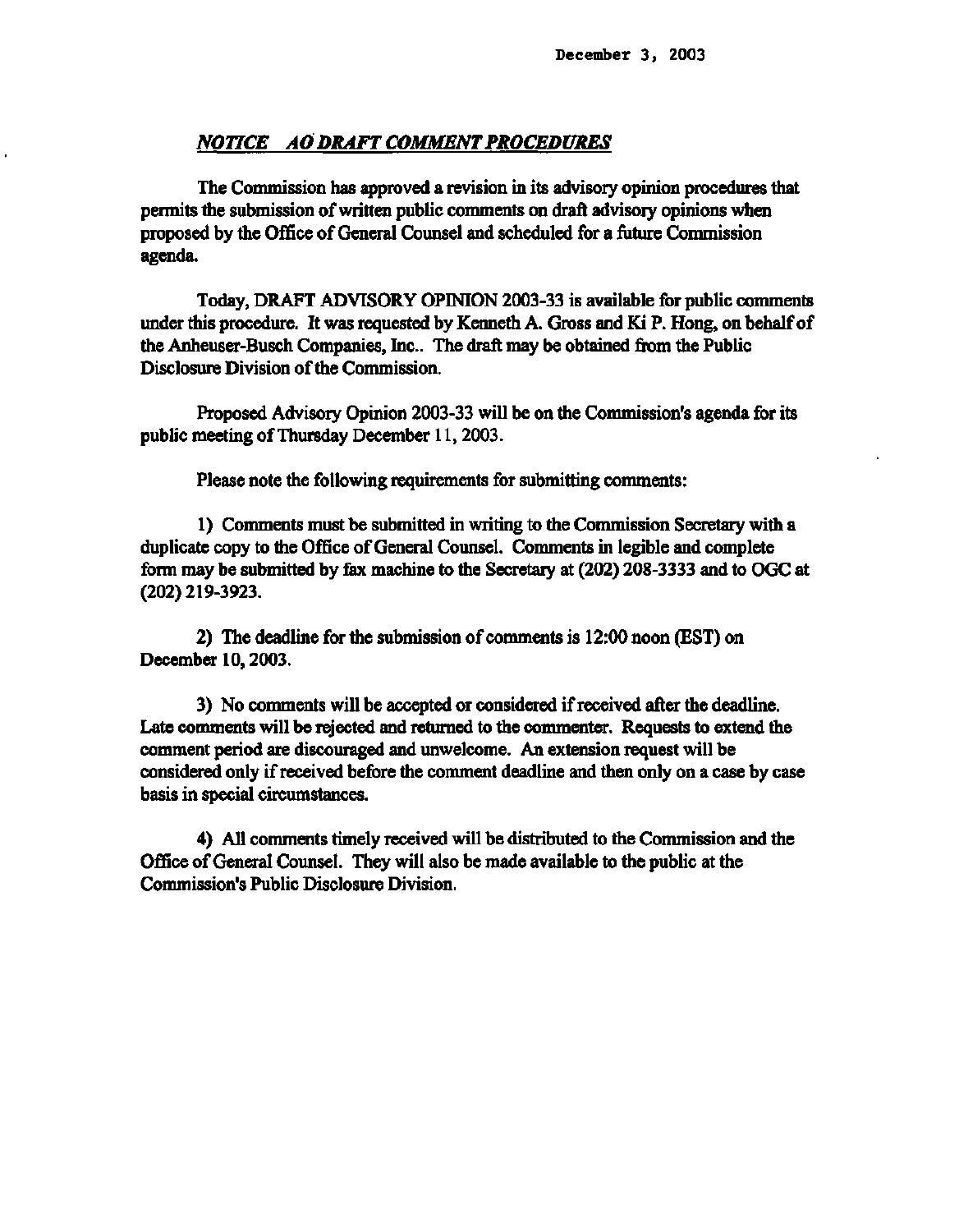## *CONTACTS*

,

 $\vdots$ 

**Press inquiries: Ron Harris (202) 694-1220** 

**Commission Secretary: Mary Dove (202) 694-1040** 

**Other inquiries:** 

**To obtain copy of draft AO 2003-33 contact Public Records Office-Public Disclosure Division (202) 694-1120, or 800-424-9530.** 

**For questions about comment submission procedure contact**  Rosemary C. Smith, Acting Associate General Counsel, (202) 694-1650. **Rosemary C. Smith, Acting Associate General Counsel, (202) 694-1650.** 

### **ADDRESSES** *ADDRESSES*

**Submit single copy of written comments to:** 

**Commission Secretary Federal Election Commission 999 E Street NW Washington, DC 20463**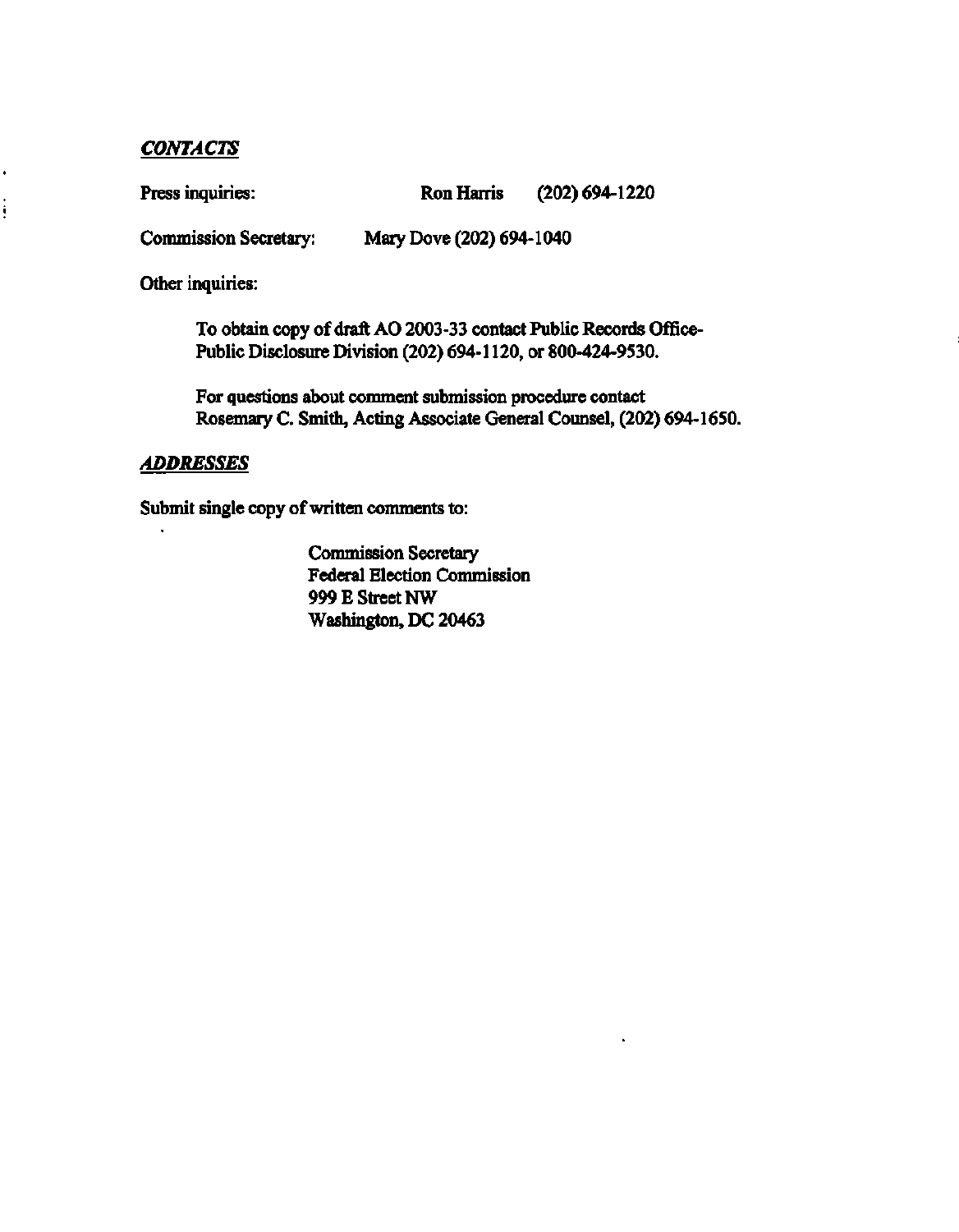#### **AGENDA DOCUMENT NO. 03-9 \***



t,

**FEDERAL ELECTION COMMISSION Washington, DC 20463** 

**••• ::vz o**  *?'£'•/* **"• ! . El.ECTlGH i: /. . USSION SECRETARIAT** 

**ZC03 DEC- 3 .^ 0 3 :** 

**December 3> 2003** 

# **AGENDAITE M For Meeting of: la.-II-0 3**

### **MEMORANDUM**

**TO:** 

**THROUGH:** 

**FROM:** 

**The Commission**  James A. Pehrkon **Staff Director** 

**Lawrence H."Norton General Counsel** 

**Rosemary C. Smith***/0C^*  **Acting Associate General"CounseI** 

Mai T. Dinh**WOO Acting Assistant General Counsel** 

Daniel Pollner *DU* **Staff Attorney** 

**Subject:** 

**Draft AO 2003-33** 

**Attached is a proposed draft of the subject advisory opinion. We request that this draft be placed on the agenda for December 11,2003.** 

**Attachment**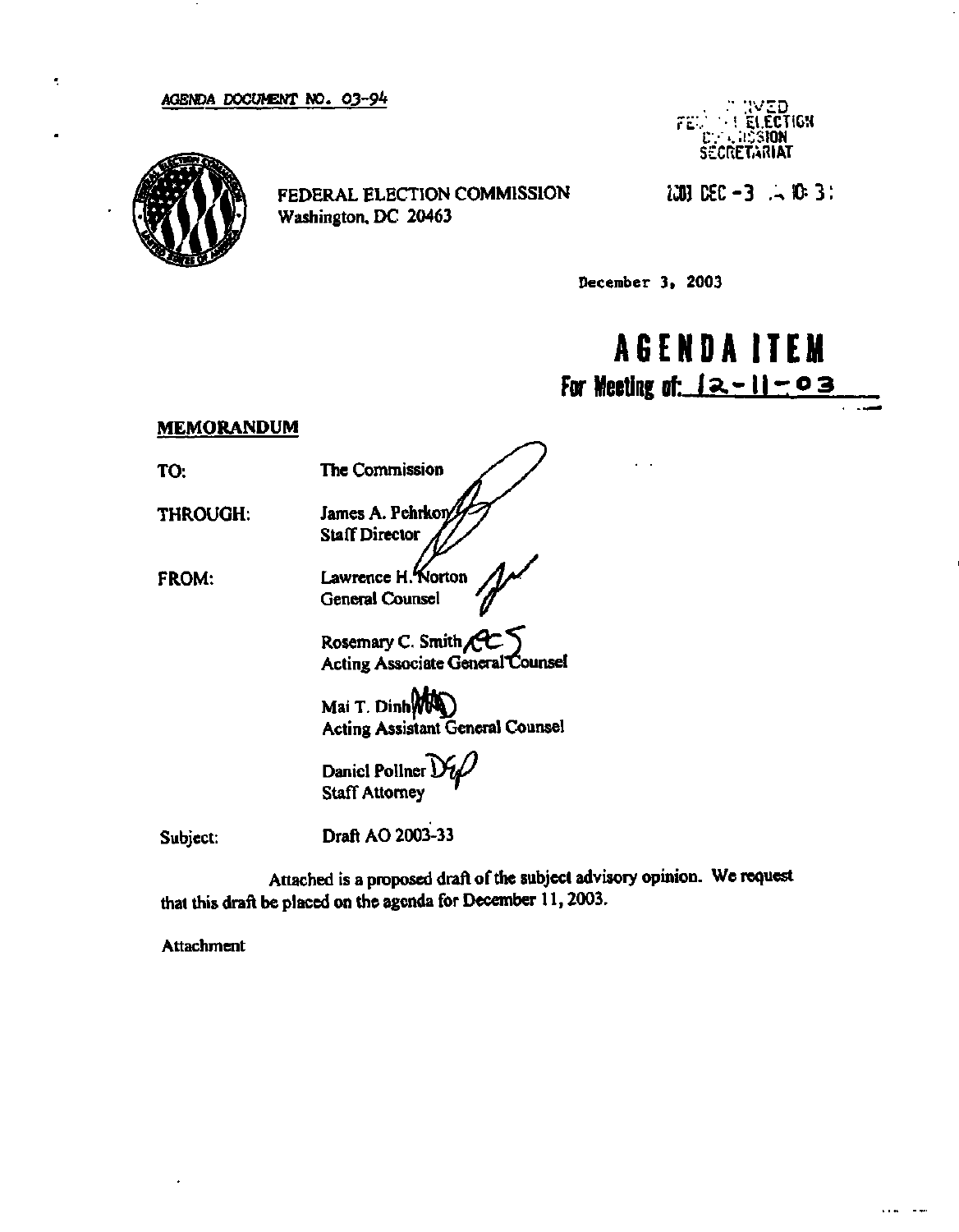**7 8 CERTIFIED MAIL**  9 **9 RETURN RECEIPT REQUESTED** 

- $10<sub>10</sub>$ **ADVISORY OPINION 2003-33**
- $\mathbf{11}$ Kenneth A. Gross
- 12 Ki P. Hong

ļ

- 13 Skadden, Arps, Slate, Meagher & Flom LLP
- **14 1440 New York Ave.**
- 15 Washington, DC 20005-2111
- **16 Dear Mr. Gross and Mr. Hong:**



 $\cdots$ 

**17 This refers to your letter of November 3,2003, requesting an advisory opinion on behalf 18 of Anheuser-Busch Companies, Inc. and its subsidiaries ("A-B"), concerning the application of 19 the Federal Election Campaign Act of 1971 ("the Act"), and Commission regulations, to a 20 proposed plan involving A-B's federally registered political action committee, Anheuser-Busch 21 Companies, Inc. Political Action Committee ("AB-PAC"). 22 A-B is a domestic corporation, and the AB-PAC is A-B's separate segregated fund. Your 23 request relates to two separate programs currently administered by A-B: (1) the Charitable 24 Mulching Program and (2) the United Way Program. Under the Charitable Matching Program, 25 which has been in effect since 1989, if an eligible employee of A-B makes a contribution to the**  26 AB-PAC, A-B matches that contribution, dollar-for-dollar, by making a donation to a charity in **27 the same amount as the contribution to AB-PAC and in the name of the contributing employee. 28 You state that, other than the requirement that the charity be exempt from federal income taxes 29 under section 501(c)(3) of the Internal Revenue Code, the contributing employee is free to 30 choose the charity to which the matching donation is to be made.**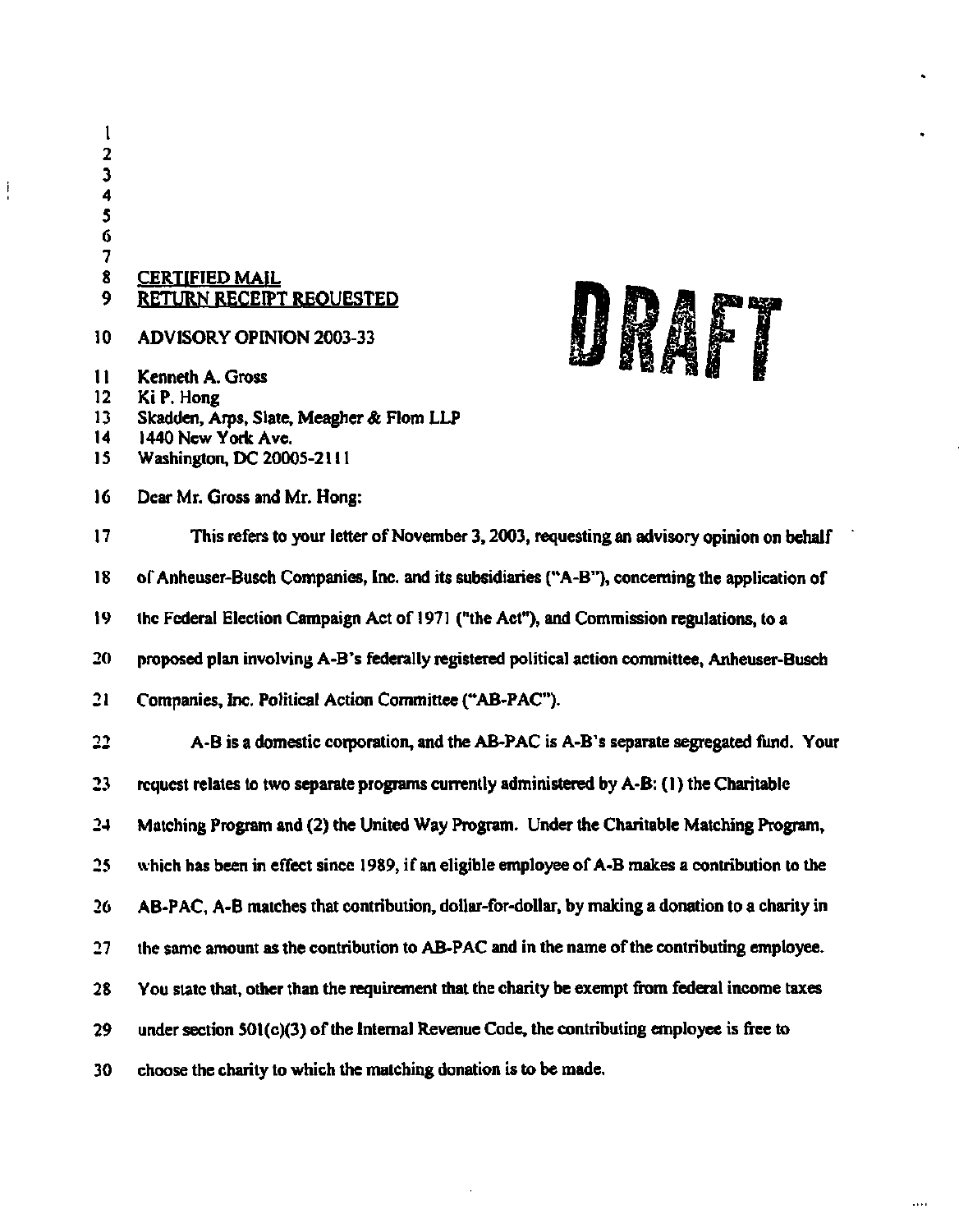### **AO 2003-33 Page 2**

J.

**1 Under the United Way Program, which has been in effect for at least 25 years, A-B 2 provides prizes to employees who donate a certain amount to the United Way. Specifically, you 3 state that if an employee donates \$100 or more to the United Way, the employee is provided with 4 a beer ticket entitling him or her to a free case of beer, which typically costs A-B no more than 5 SI 0. You further state that an employee who donates a certain percentage of his or her salary to 6 the United Way is considered a "Fair Share" participant and receives an item such as a beer stein, 7 plaque or wall print, which costs A-B between \$30 and \$52. 8 You state that, prior to 2002, there was no interaction between the Charitable Matching 9 Program and the United Way Program, meaning that an employee that designated the United 10 Way to receive his or her charitable match under the Charitable Matching Program would not 11 have the amount of the charitable match counted toward the thresholds for qualifying for prizes 12 under the United Way Program. In 2002, however, A-B started to count such charitable** 

**13 matching contributions made to the United Way, along with the employee's direct contributions** 

**14 to the United Way, toward those prize thresholds.' Consequently, an employee who makes a** 

**15 contribution to the AB-PAC and designates the United Way under the Charitable Matching** 

**16 Program receives two benefits - (1) a matching contribution in the employee's name to the** 

**17 United Way and (2) a prize under the United Way Program.** 

**18 The Act prohibits a corporation from making contributions or expenditures in connection 19 with any Federal election. 2 U.S.C. 441b(a). However, the Act excludes from the definition of 20 "contribution or expenditure," those costs that are paid by the corporation for "the establishment, 21 administration, and solicitation of contributions to a separate segregated fund to be utilized for** 

**<sup>1</sup> You state that, pending lo outcome of this advisory opinion request, A-D has ceased its practice of counting the Charitable Matching Program donations il makes to the United Way toward the United Way Program prize thresholds.**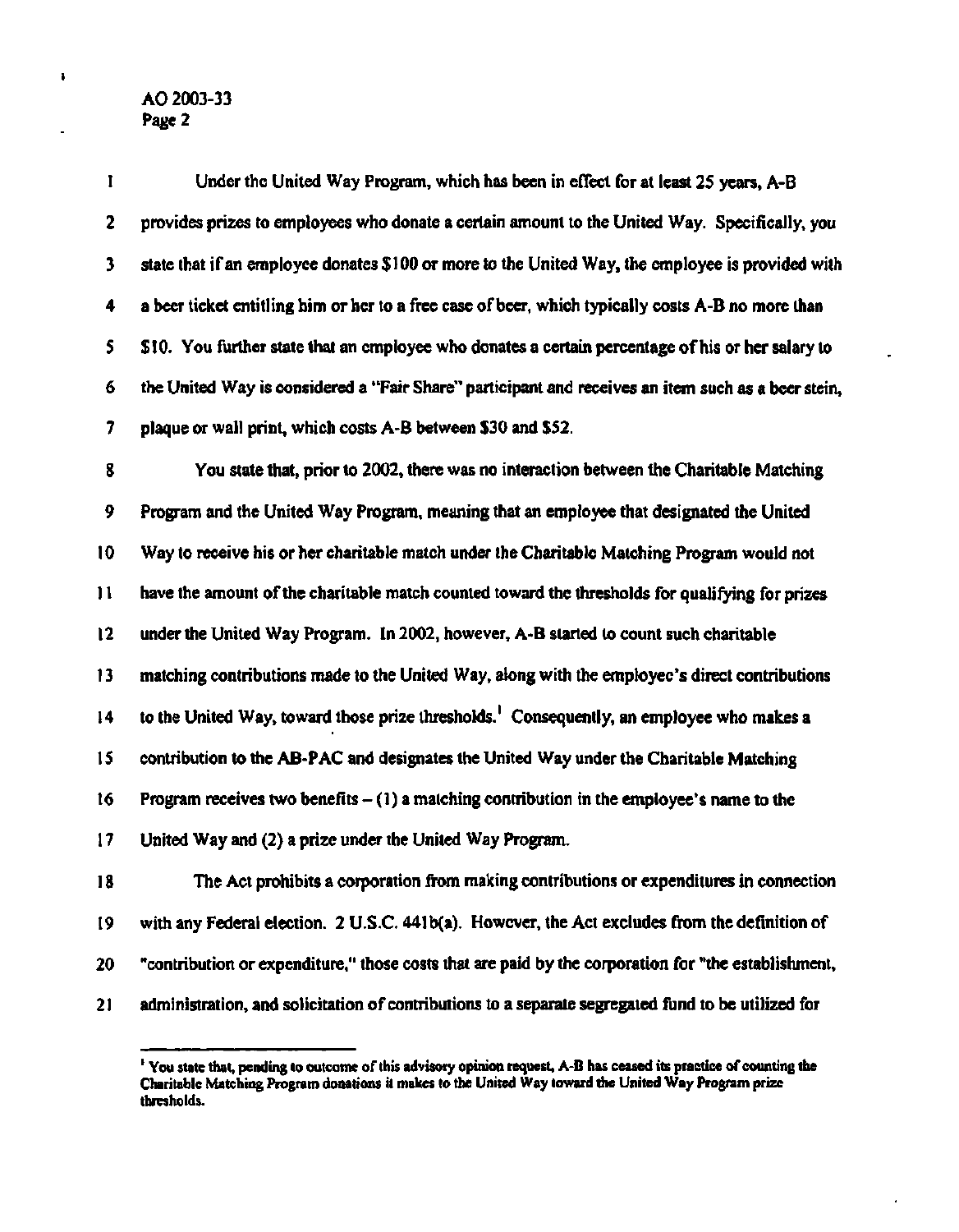**1 political purposes" by the corporation. 2 U.S.C. 441b(b)(2)(C). Although Commission 2 regulations provide that a corporation may use its general treasury monies to pay the expenses of 3 establishing and administering such a separate segregated fund ("SSF") and of soliciting 4 contributions to the SSF, the regulations also state that a corporation may not use this process "as 5 a means of exchanging treasury monies for voluntary contributions." 11 CFR 114.5(b). In this 6 respect, the regulations specify that a contributor may not be paid for his or her contributions 7 through a bonus, expense account, or other form of direct or indirect compensation. 11 CFR 8 114.5(b)( 1). The Act and Commission regulations allow a corporation, or an SSF established by 9 a corporation, to solicit voluntary contributions to the SSF from the corporation's stockholders, 10 its executive and administrative personnel, and their families. 2 U.S.C. 441b(b)(4)(A)(i); 11 11 CFR 114.5(g)( I). Any solicitation of these persons for contributions to the SSF must meet 12 certain requirements.** *See* **11 CFR 114.5(a), and, in particular, 11 CFR 114.5(a)(5). 13 The Commission has previously approved charitable matching programs similar 14 to the Charitable Matching Program described in your letter.** *See* **Advisory Opinions 15 2003-4, 1990-6,1989-9, 1989-7,1988-48,1987-18, and 1986-44.<sup>2</sup> These past opinions 16 have ail allowed corporations to match contributions made to their SSFs with donations 17 to charities under certain conditions. The Commission has viewed the costs of such a 18 matching program as solicitation expenses related to fundraising for its SSF. 2 U.S.C. 19 441 b(a) and 441b(b)(2XQ. Given that under the Charitable Matching Program no 20 individual contributor to the SSF would receive a financial, tax, or other tangible benefit 21 from either the corporation or the recipient charities, the Commission concludes that** 

**<sup>:</sup>**  *See also* **Advisory Opinions 1994-7,1994-6 and 1994-3, where the Commission considered and approved the use of matching charitable contribution plans for employees who are only solicitable under the twice yearly procedures, provided that all other Commission regulations applicable to the solicitation of these personnel (that is, employees outside the restricted class) are followed.**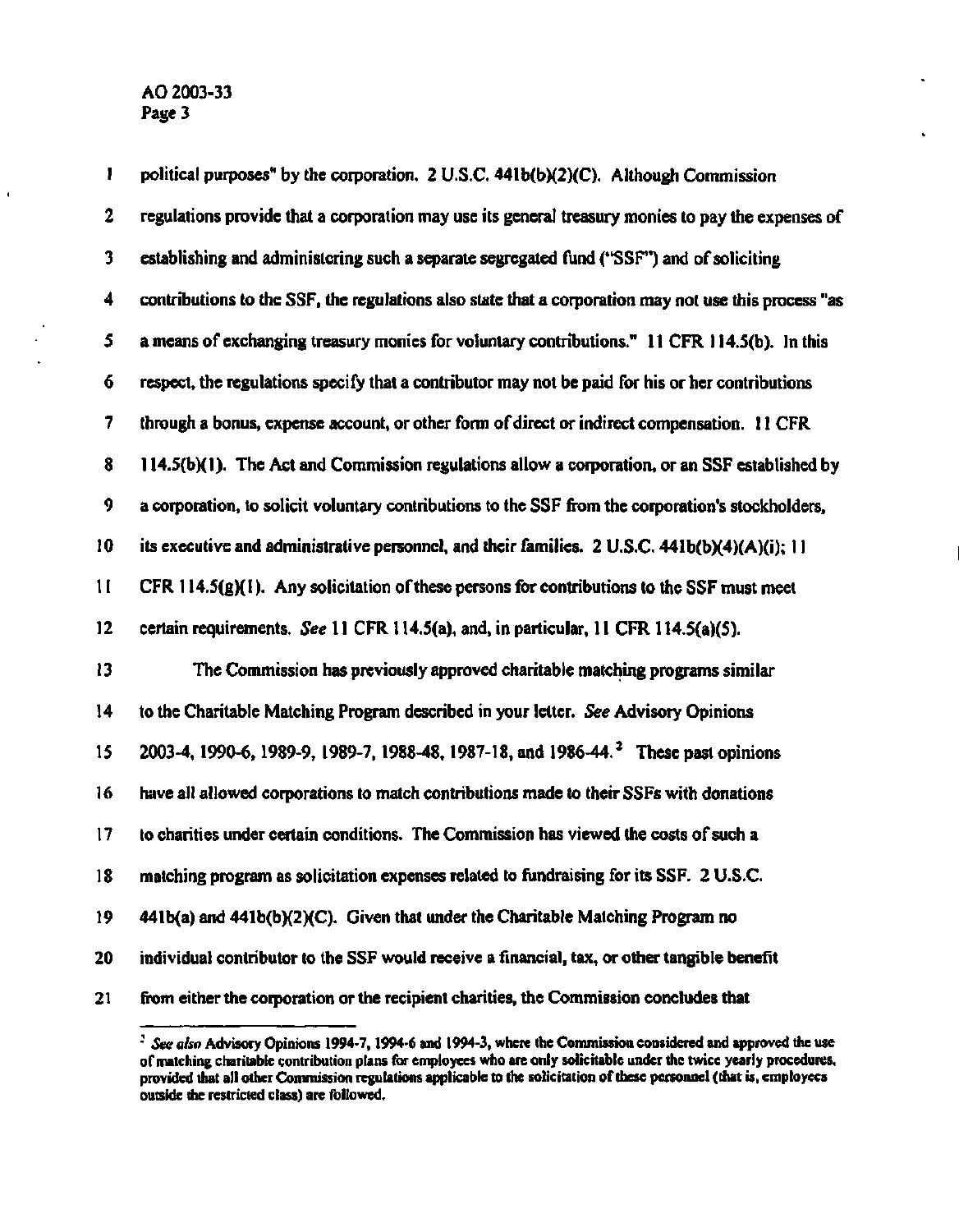**AO 2003-33 Page 4** 

À,

**1 there is no exchange of corporate treasury monies for voluntary contributions.<sup>3</sup> Provided 2 that A-B's charitable matching plan is implemented so that no contributor to the PAC 3 receives a tangible benefit or premium from A-B, AB-PAC, or the charity receiving the 4 matching donation, the matching donation to the charity will be treated as a solicitation 5 expense and not as an impermissible contribution from A-B.** 

**6 The Commission has previously approved of providing contributors to SSFs with 7 prizes or tokens of appreciation similar to the items that A-B employees receive under the 8 United Way Program.** *See* **Advisory Opinion 1981-40. Such prizes have been permitted 9 so long as they are not disproportionately valuable in relation to the contributions 10 generated. The Commission's regulations provide that a "reasonable practice to follow is 11 for the separate segregated fund to reimburse the corporation or labor organization for 12 costs which exceed one-third of the money contributed." 11 CFR 114.5(b)(2). In your 13 letter, you state that under no circumstances does the portion of the cost of any prize 14 awarded under the United Way Program that is attributable to the matching donations 15 made under the Charitable Matching Program exceed one-third of the amount of the 16 contribution made to AB-PAC. 17 Under the proposed plan described in your request, those A-B employees who** 

- **18 contribute to AB-PAC and designate the United Way to receive their charitable matching**
- **19 donation will, in effect, receive two benefits in return for their contribution (1) the**

**<sup>1</sup> The Commission's conclusion regarding matching charitable contributions by separate segregated funds is consistent with the Internal Revenue Code's treatment of the tax consequences of such programs. The Internal Revenue Service has concluded that a matching charitable contribution plan grant to a section 501(c)(3) organization should not be recharacterized as payment of compensation to the employee and a subsequent payment by the employee to the section 501(c)(3) organization. G.C.M. 39,877 (August 27,1992); Rev. Rut. 67-137,1967-1 C.B. 63. The Internal Revenue Service has also concluded that the corporation may not receive a tax deduction for matching charitable donations it makes. G.C.M. 39,877.**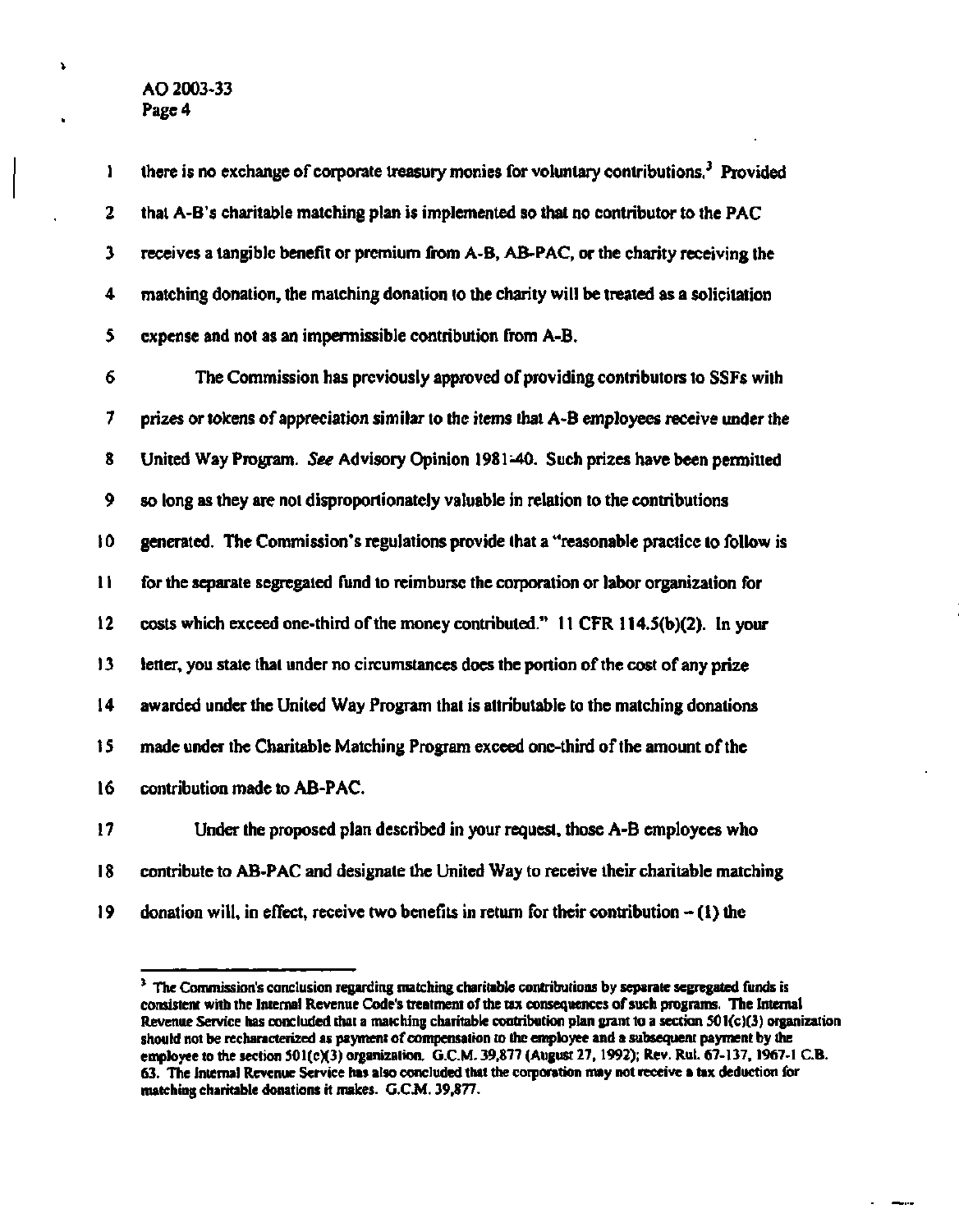$\bigg|$ 

| 1  | charitable matching donation made in their name under the Charitable Matching Program            |
|----|--------------------------------------------------------------------------------------------------|
| 2  | and (2) the token gift they will receive under the United Way Program. <sup>4</sup> As set forth |
| 3  | above, if certain guidelines are followed, providing either of these benefits separately in      |
| 4  | return for contributions to a corporation's SSF would be permissible under the Act. The          |
| 5  | charitable matching donation is permissible under the Commission's advisory opinions             |
| 6  | cited above, and the token gift is permissible under the "one-third" rule set forth at           |
| 7  | 11 CFR 114.5(b)(2). Your request raises the question of whether providing these two              |
| 8  | benefits together would violate the Act.                                                         |
| 9  | As explained above, in permitting corporations to implement charitable matching                  |
| 10 | plans like the one at issue in this request, the Commission has determined that the              |
| 11 | matching donations are solicitation expenses and do not provide any tangible benefit to          |
| 12 | the contributing employee. The Commission does not believe that the additional benefit           |
| 13 | to the employee represented by the token gift or prize, of beer, a beer stein, a plaque or a     |
| 14 | wall print, which he or she would receive under the United Way Program, alters the               |
| 15 | nature of the charitable matching donation so as to make it a tangible benefit to the            |
| 16 | employee. Likewise, if receipt of a token gift or prize of less than one-third the value of      |
| 17 | the contribution, standing alone, does not amount to the exchange of corporate treasury          |
| 18 | money for voluntary contributions, the Commission does not believe that such a token             |
| 19 | gift or prize, when combined with the receipt of a charitable matching donation, would           |
| 20 | amount to the exchange of corporate treasury money for voluntary contributions.                  |
| 21 | Consequently, the Commission concludes that A-B may count donations made to the                  |

 $\ddot{\phantom{a}}$ 

<sup>&</sup>lt;sup>4</sup> It is not clear how many A-B employees will be entitled to receive these combined benefits. Your letter indicates **that in 2002. when A-B counted donations made to the United Way under the Charitable Matching Program toward the thresholds for prizes under the United Way Program, less than twenty percent of the employees contributing to AB-PAC designated the United Way to receive their charitable matching donation.**